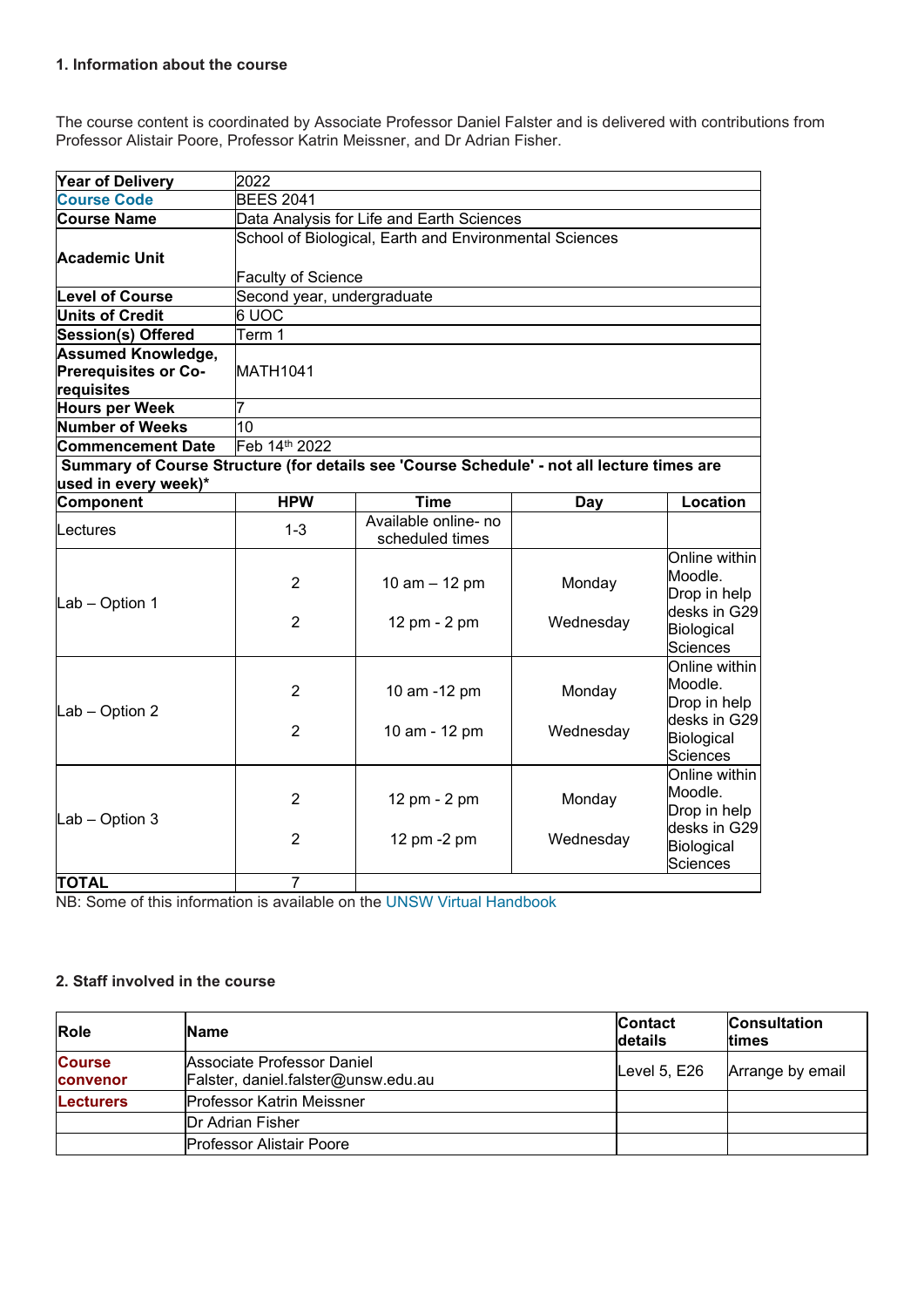|                      | Gary Truong       |  |
|----------------------|-------------------|--|
| <b>Demonstrators</b> | Rebecca Stolper   |  |
|                      | <b>Ben Walker</b> |  |
|                      | Charlotte Page    |  |

## **3. Course details**

| <b>Course</b><br>description           | Development of skills in applying statistics to biological, earth and spatial data; design and analysis of<br>experiments in life and earth sciences; sampling strategies for estimating sample size; analysis of<br>community and environment structure using multivariate statistics; simulation modeling in population<br>biology, and statistical fitting of non-linear models to population growth data; correlation and both<br>simple and multiple regression; improving statistical models using analysis of residuals; analysis of<br>spatial data. Examples are drawn from ecological, geographical, earth, behavioural, and genetic and<br>immunological data. Practical work emphasis problem-solving and hands-on experience with R and<br>other specialist software. Assumed Knowledge: MATH1041                                                                                                                                                  |
|----------------------------------------|-----------------------------------------------------------------------------------------------------------------------------------------------------------------------------------------------------------------------------------------------------------------------------------------------------------------------------------------------------------------------------------------------------------------------------------------------------------------------------------------------------------------------------------------------------------------------------------------------------------------------------------------------------------------------------------------------------------------------------------------------------------------------------------------------------------------------------------------------------------------------------------------------------------------------------------------------------------------|
|                                        | The aim of the course (BEES2041) is the development of skills in:                                                                                                                                                                                                                                                                                                                                                                                                                                                                                                                                                                                                                                                                                                                                                                                                                                                                                               |
|                                        | applying quantitative methods to biological, earth and spatial data<br>the design of sampling and experimental research<br>interpretation and communication of statistical results                                                                                                                                                                                                                                                                                                                                                                                                                                                                                                                                                                                                                                                                                                                                                                              |
| <b>Course aims</b>                     | The course will be based on a series of worked examples from a wide variety of disciplines, and<br>practical work emphasises problem-solving and hands-on experience with the statistical software R<br>and other specialist software.                                                                                                                                                                                                                                                                                                                                                                                                                                                                                                                                                                                                                                                                                                                          |
|                                        | The course is designed to provide you with skills in performing a variety of statistical tests and in<br>recognising when to apply which statistical test. A number of different types of tests will be covered<br>and at the end of the course you will be expected to know how and when to apply each of these<br>tests. We will cover a suite of tests that are relevant to most areas of life and earth sciences including<br>medicine, physiology, ecology, environmental science, geography, geology, genetics, and<br>behavioural biology.                                                                                                                                                                                                                                                                                                                                                                                                               |
|                                        | After studying this subject, you should be able to:                                                                                                                                                                                                                                                                                                                                                                                                                                                                                                                                                                                                                                                                                                                                                                                                                                                                                                             |
| <b>Student</b><br>learning<br>outcomes | Outline the logical process involved in hypothesis testing<br>$\bullet$<br>Identify appropriate statistical tests for a given sampling or experimental design, execute and<br>$\bullet$<br>interpret the results of such tests<br>Conduct and interpret contingency table analyses<br>$\bullet$<br>Explain the assumptions of linear models (regression, ANOVA)<br>Test the assumptions of linear models and outline appropriate options if assumptions are<br>violated<br>Outline the logical process of conducting, interpreting and reporting results from linear<br>models<br>Calculate the key components of linear models<br>Explain the basic principles of geostatistical analysis<br>Interpret figures and statistical output derived from multivariate analyses (cluster analyses,<br>MDS, PCA)<br>Communicate the results of experiments or sampling exercises with appropriate integration<br>of text, figures and statistical support for results. |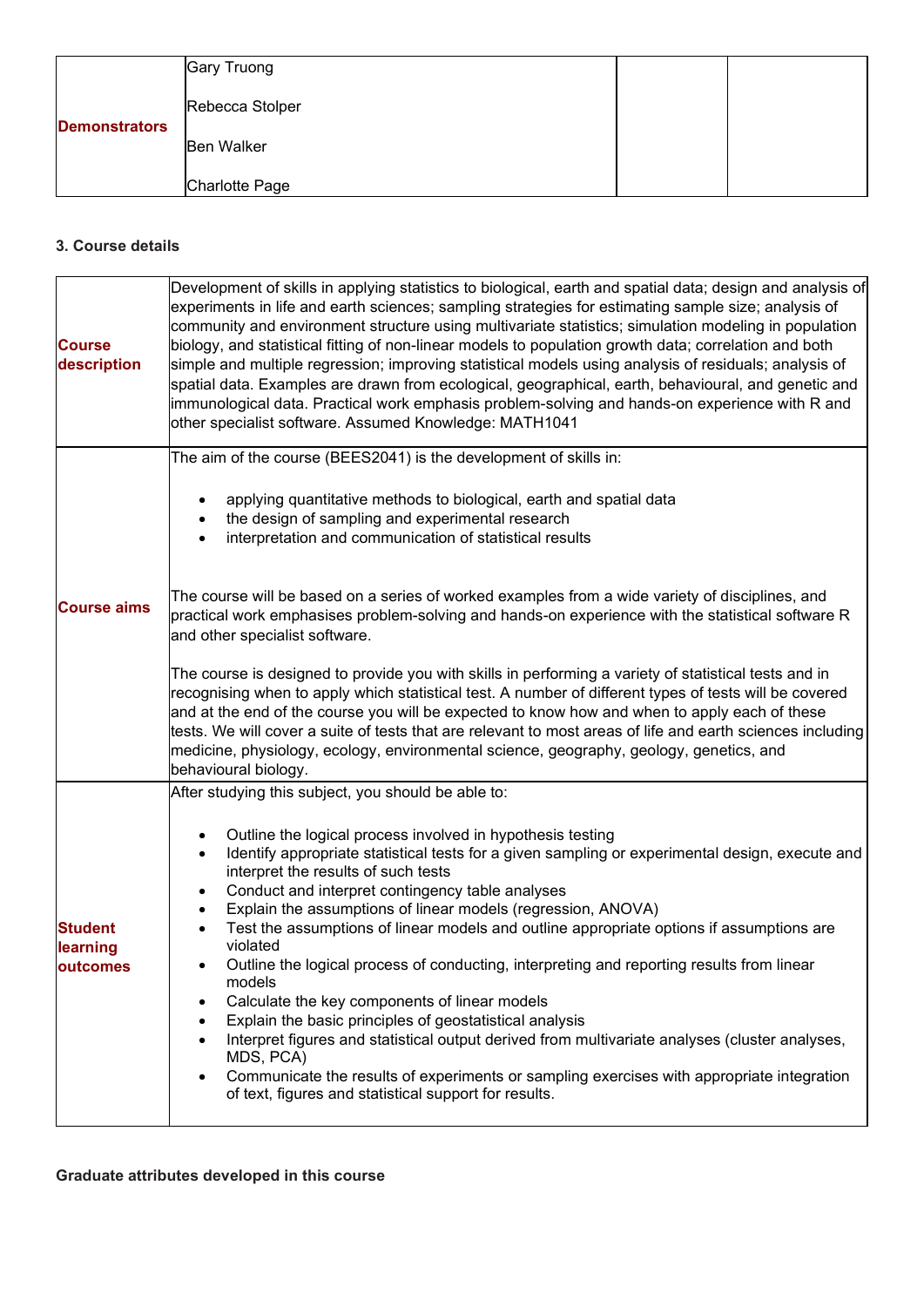| <b>Science Graduate Attributes</b>                        | Select the level of<br><b>FOCUS</b><br>$0 = NO$ FOCUS<br>$1 = MINIMAL$<br>2 = MINOR<br>$3 = MAJOR$ | <b>Activities/Assessment</b>                                                                                                                      |
|-----------------------------------------------------------|----------------------------------------------------------------------------------------------------|---------------------------------------------------------------------------------------------------------------------------------------------------|
| Research, inquiry and analytical<br>thinking abilities    | З                                                                                                  | Practical projects and fieldtrip.<br>Assessment by written reports & final exam.                                                                  |
| Capability and motivation for<br>intellectual development | 3                                                                                                  | Practical projects, fieldtrip.<br>Assessment by written reports.<br>Emphasis on the need for statistical analyses in the students'<br>disciplines |
| Ethical, social and professional<br>understanding         | 3                                                                                                  | Environmental and resource-management issues and case<br>studies considered in lectures & practicals.<br>Assessment by written reports.           |
| Communication                                             | 3                                                                                                  | Practical reports (for scientific audiences)<br>Critical assessment of published results from statistical<br>analyses                             |
| Teamwork, collaborative and<br>management skills          |                                                                                                    | Collaborative data collection on fieldtrip<br>Assessment by written reports.                                                                      |
| Information literacy                                      |                                                                                                    | Practical & fieldtrip projects.<br>Assessment by written reports.                                                                                 |

# **4. Major topics**

| Introduction to<br>statistical analyses | The first lectures and practicals introduce you to why we need quantitative skills in the life and<br>earth sciences, the basic logic of hypothesis testing, and some simple, commonly used tests (t-<br>tests for independent and paired samples; chi-square $(x^2)$ and contingency tables for the<br>analysis of categorical data).                                                                                                                                                                                                                                                                                                                                                                                                                                                                                                                                                                                                                          |
|-----------------------------------------|-----------------------------------------------------------------------------------------------------------------------------------------------------------------------------------------------------------------------------------------------------------------------------------------------------------------------------------------------------------------------------------------------------------------------------------------------------------------------------------------------------------------------------------------------------------------------------------------------------------------------------------------------------------------------------------------------------------------------------------------------------------------------------------------------------------------------------------------------------------------------------------------------------------------------------------------------------------------|
| <b>Linear models</b>                    | Linear models (regression and analyses of variance) are among the most commonly used<br>lstatistical tests.<br>Linear regression is a technique used to analyze the relationship between 2 or more continuous<br>variables. These lectures cover the basic principles of linear-regression modeling, including<br>how to formulate biological problems in terms of regression models, how to fit models using a<br>statistical package, how to test the validity of the underlying assumptions, and what to do when<br>the assumptions are violated.<br>Analysis of variance (ANOVA) is a form of linear modeling for categorical variables, and is one<br>of the most useful and powerful tools in the analysis of biological data. We will cover the<br>development of ANOVA models for hypothesis testing as well as testing the underlying<br>assumptions. We will examine post-hoc tests (to determine which treatments differ in a<br>significant ANOVA), |
|                                         | Other lectures concern the range of linear models for more complex experiments (two-factor<br>and nested ANOVA, analysis of covariance, ANCOVA, multiple regression).                                                                                                                                                                                                                                                                                                                                                                                                                                                                                                                                                                                                                                                                                                                                                                                           |
| <b>Communicating</b><br>results         | This practical will involve examining published examples of the use of a wide range of statistical<br>tests, and learning effective methods of communicating the results from sampling or<br>experimental work by the appropriate integration of text, figures and statistical output.                                                                                                                                                                                                                                                                                                                                                                                                                                                                                                                                                                                                                                                                          |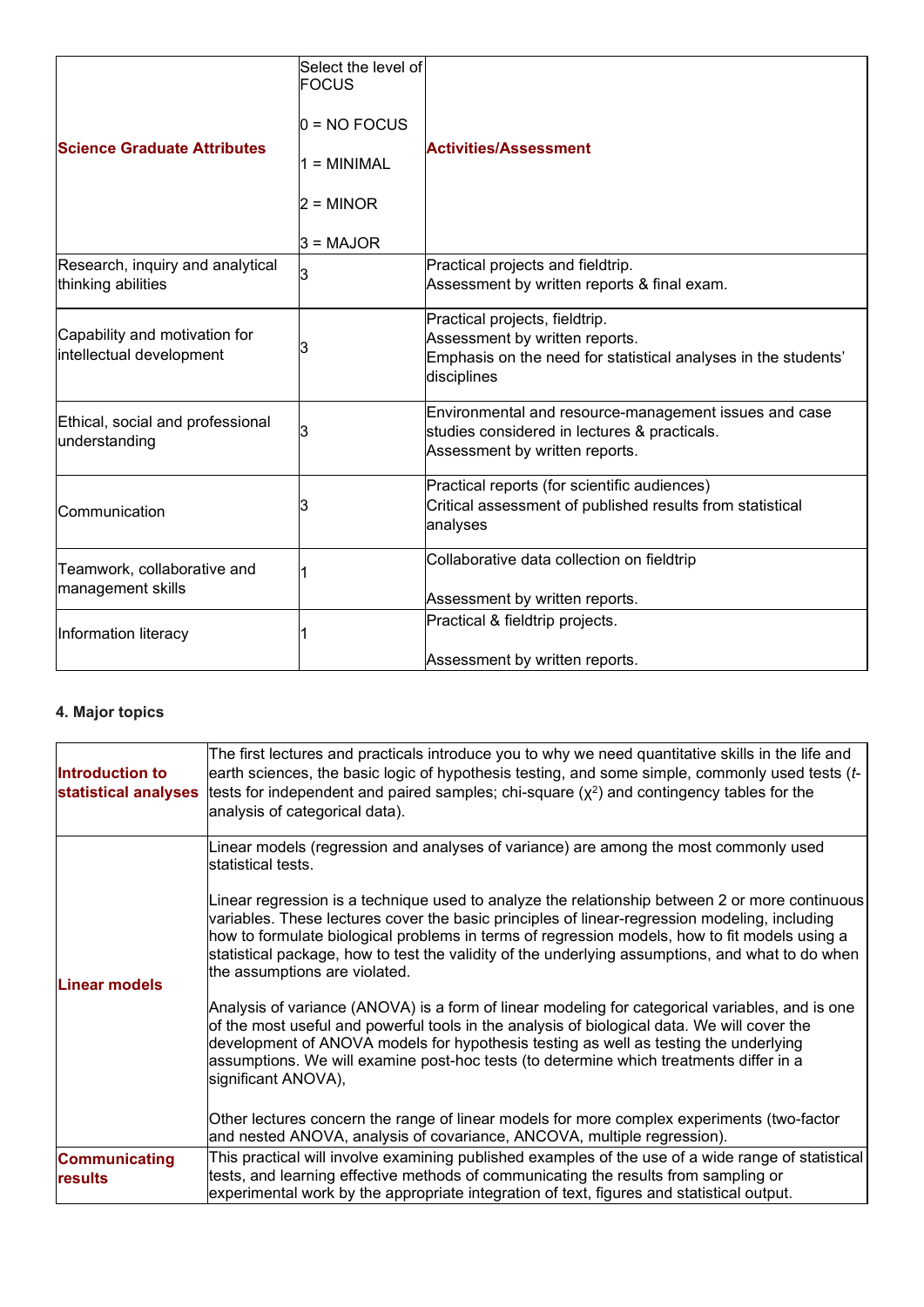| These lectures and practicals will provide an introduction to multivariate statistical techniques.<br>The focus will be on techniques that aim to visualise data with more than one dependent<br>variable (e.g., samples that include the abundance of several species). We will cover the |
|--------------------------------------------------------------------------------------------------------------------------------------------------------------------------------------------------------------------------------------------------------------------------------------------|
| concepts of classification and ordination, including techniques that are commonly used in                                                                                                                                                                                                  |
| biology such as PCA (principal components analysis) and MDS (multidimensional scaling).                                                                                                                                                                                                    |
| This section of the course will introduce you to the collection, visualisation and interpretation of<br>spatial data. Mapping and understanding biotic and abiotic processes across the landscape                                                                                          |
| requires skills in handling data that have been collected from known locations. There will be<br>introduction spatial interpolation, the process by which sample data are transformed into a<br>continuous surface, estimating the value of a phenomenon or process at any point.          |
|                                                                                                                                                                                                                                                                                            |

#### **5. Rationale and strategies underpinning the course**

| <b>Teaching</b><br><b>strategies</b>                               | Lectures provide students with basic concepts and key statistical information from statistical<br>references and research publications. Lectures provide theory and techniques that will be the<br>basis of practicals. Practicals involve use of statistical packages to solve exercises and to<br>analyse data collected by students on the field trip. These computer tasks are at an appropriate<br>level of complexity so students will understand and learn important statistical principles and<br>techniques, yet not become confused by statistical detail. |
|--------------------------------------------------------------------|----------------------------------------------------------------------------------------------------------------------------------------------------------------------------------------------------------------------------------------------------------------------------------------------------------------------------------------------------------------------------------------------------------------------------------------------------------------------------------------------------------------------------------------------------------------------|
| <b>Rationale for</b><br>learning and<br>teaching in this<br>course | The course uses a variety of teaching methods (lectures, practicals on each of the major topics,<br>a half-day field excursion). Practicals are based on a series of worked examples from<br>ecological, geographical, earth, genetic, and environmental data. Practical work emphasises<br>problem-solving and hands-on experience with R and other specialist software in the computer<br>laboratory.                                                                                                                                                              |

#### **6. Course evaluation and development**

Student feedback is gathered periodically by various means. Such feedback is considered carefully with a view to acting on it constructively wherever possible. This course outline conveys how feedback has helped to shape and develop this course.

| <b>Mechanisms</b><br><b>of Review</b> | Last<br><b>Review</b><br><b>Date</b> | <b>Comments or Changes Resulting from Reviews</b>                                                                                                                                                                                                                                                                                                                                     |
|---------------------------------------|--------------------------------------|---------------------------------------------------------------------------------------------------------------------------------------------------------------------------------------------------------------------------------------------------------------------------------------------------------------------------------------------------------------------------------------|
| Major Course<br>Review                |                                      | Refinement of lectures and practicals following introduction of 12-week session;<br>Improvements to course manual. Modified lectures and laboratory on Spatial Data<br>Analysis (Week 7).                                                                                                                                                                                             |
|                                       | <b>June 2008</b>                     |                                                                                                                                                                                                                                                                                                                                                                                       |
|                                       | February<br>2010                     | In 2010 the course was revised to: reduce the number of submitted assignments, removal<br>of lectures on population modeling, and expand the lectures on spatial data analyses.                                                                                                                                                                                                       |
|                                       | February<br>2011                     | In 2011, after changes in teaching staff, the course was revised to present linear models<br>(regression and ANOVA) in a more organized fashion, the field trip was revised to collect<br>data for several of the later practicals, and new practical sessions were designed to give<br>students greater skills in sampling and experimental design, and in communicating<br>results. |
|                                       | February<br>2014                     | Major revision of the practical classes to begin using the statistical software package R for<br>most analyses. The use of R is increasingly becoming necessary for biological and<br>environmental scientists.                                                                                                                                                                       |
|                                       | May 2015                             | Launch of Quantitative skills for BEES, a Moodle site with help for data entry, analysis<br>and graphical techniques. The site uses course material from BEES2041 and more<br>advanced material that can be accessed by BEES students throughout their degree.                                                                                                                        |
|                                       | May 2016                             | Launch of Environmental Computing, an open access web site with a wide variety of short<br>tutorials to support students from the biological, earth and environmental sciences<br>throughout their degree at UNSW. Much of the course material is represented on this site<br>to provide further help for BEES2041 students.                                                          |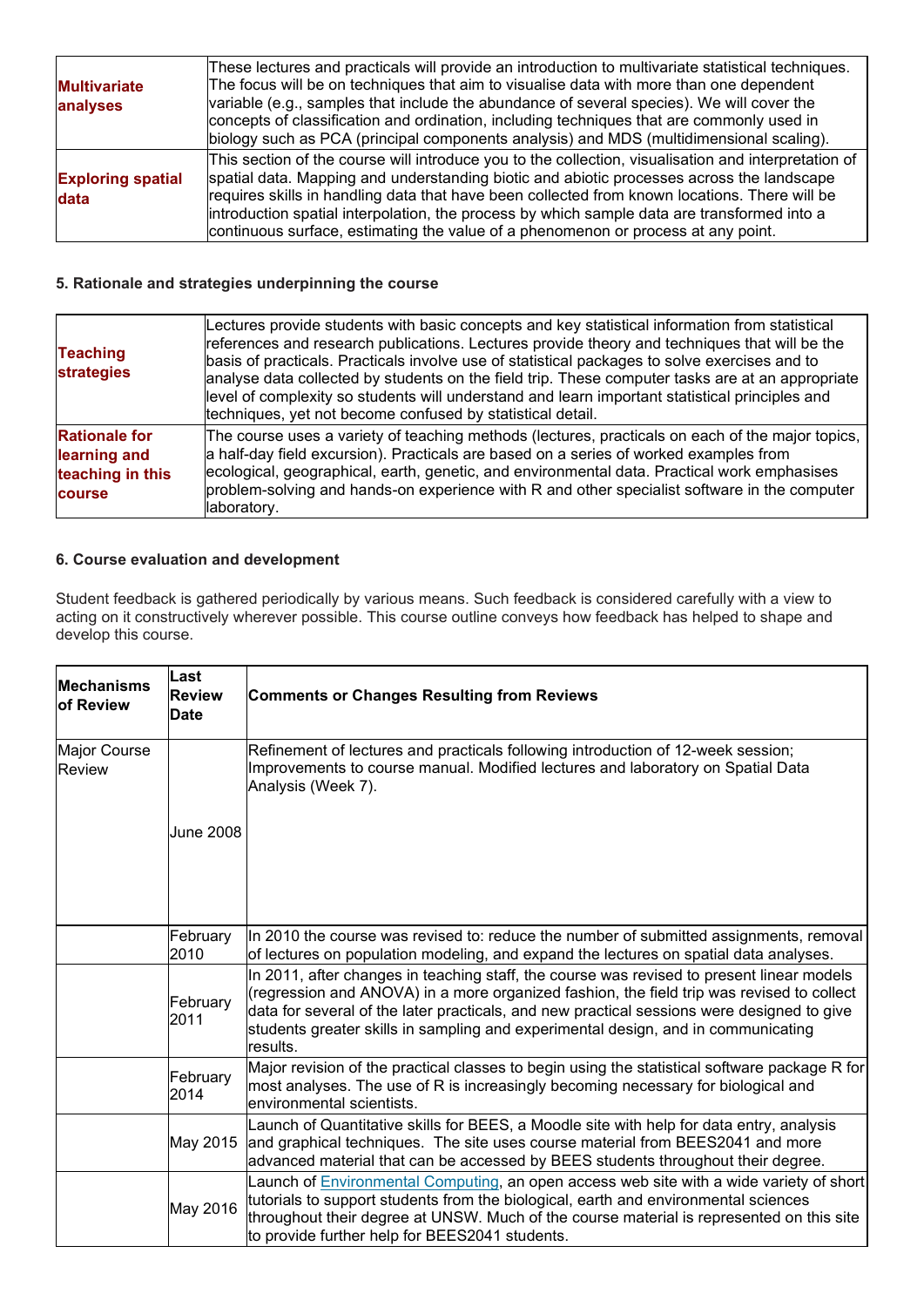| February<br>2018 | Revision of spatial analysis section with new lectures, field data collection exercise and<br>practical classes. |
|------------------|------------------------------------------------------------------------------------------------------------------|
| February<br>2020 | Revision of assessments and exam format                                                                          |
| February<br>2022 | New course convenor                                                                                              |

#### **7. Administration matters**

|                                                           | You are required to complete all assessments during the course. If you are unable to do so for<br>legitimate reasons, you must consult the lecturer. The requirements for individual assessments are set<br>out in the outlines.                                                                                                                                                                                                                                                                 |
|-----------------------------------------------------------|--------------------------------------------------------------------------------------------------------------------------------------------------------------------------------------------------------------------------------------------------------------------------------------------------------------------------------------------------------------------------------------------------------------------------------------------------------------------------------------------------|
|                                                           | Before starting the course, you are expected to have the following knowledge, skills and attitudes:                                                                                                                                                                                                                                                                                                                                                                                              |
|                                                           | A solid understanding of the notion of variables or factors governing processes in biological<br>systems and/or earth systems, although there is no assumption that you have taken any<br>specific first year science courses.<br>Understanding of the need to assess the relative contributions of different factors which<br>$\bullet$                                                                                                                                                         |
| <b>Expecations</b>                                        | structure biological and earth systems.                                                                                                                                                                                                                                                                                                                                                                                                                                                          |
| of students                                               | A grasp of the inherent (often dramatic) natural variability in all biological and earth systems<br>Facility with simple statistical concepts such as likelihood and probability, the distribution of<br>$\bullet$<br>data, and hypothesis generation                                                                                                                                                                                                                                            |
|                                                           | The official "Assumed Knowledge" for BEES2041 is the course MATH1041 (Statistics for Life<br>Sciences). If you have not done MATH1041, you will need to study the material covered in that course<br>and read the relevant sections of the text book for MATH1041 (Moore & McCabe 1998).                                                                                                                                                                                                         |
|                                                           | Attendance at all practicals is expected, during the specified time. Without attending you'll miss the<br>opportunity to get explanations from the lecturers and demonstrators, who are only available in those<br>times. We won't be recording the practicals, so please make sure you can attend.                                                                                                                                                                                              |
|                                                           | Detailed instructions for submitting each of the practical reports will be given when the instructions for                                                                                                                                                                                                                                                                                                                                                                                       |
|                                                           | those reports are released.                                                                                                                                                                                                                                                                                                                                                                                                                                                                      |
| <b>Assignment</b>                                         | School policy for late report submission:                                                                                                                                                                                                                                                                                                                                                                                                                                                        |
| <b>submissions</b>                                        | For reports submitted up to five (5) days late, a 5% per day penalty applies. Reports submitted more<br>than five (5) days (120 hours) late will not be marked. There is no permitted variation to this policy. If<br>medical grounds preclude submission of a report by the due date, contact should be made with the<br>course convenor as quickly as possible. A medical certificate will be required for late submission on<br>medical grounds and must be appropriate for extension period. |
|                                                           | Information on relevant Occupational Health and Safety policies can be found at:                                                                                                                                                                                                                                                                                                                                                                                                                 |
| <b>Occupational</b><br><b>Health and</b><br><b>Safety</b> | http://www.bees.unsw.edu.au/health-and-safety                                                                                                                                                                                                                                                                                                                                                                                                                                                    |
|                                                           |                                                                                                                                                                                                                                                                                                                                                                                                                                                                                                  |
|                                                           | The final examination will be scheduled by the Examinations Office. Students should be available for<br>examination throughout the entire UNSW end-of-session examination period. Supplementary                                                                                                                                                                                                                                                                                                  |
| <b>Assessment</b><br>proceedures                          | examinations will only be granted to students who miss the final examination due to illness or other<br>unexpected reasons outside their control. A student who wishes to apply for a supplementary                                                                                                                                                                                                                                                                                              |
|                                                           | examination should contact the course coordinator as soon as the problem becomes apparent, and                                                                                                                                                                                                                                                                                                                                                                                                   |
|                                                           | should apply for special consideration. (Special consideration cannot be given for students who have                                                                                                                                                                                                                                                                                                                                                                                             |
|                                                           | planned or wish to plan any holiday trips or return flights home before the end of the examination<br>period.) If a supplementary examination is granted, it will normally be held before the beginning of the<br>next session. Until then, you should maintain a current address with SIS, and be available for contact<br>and assessment.                                                                                                                                                      |
|                                                           | For information on examinations see                                                                                                                                                                                                                                                                                                                                                                                                                                                              |
|                                                           |                                                                                                                                                                                                                                                                                                                                                                                                                                                                                                  |